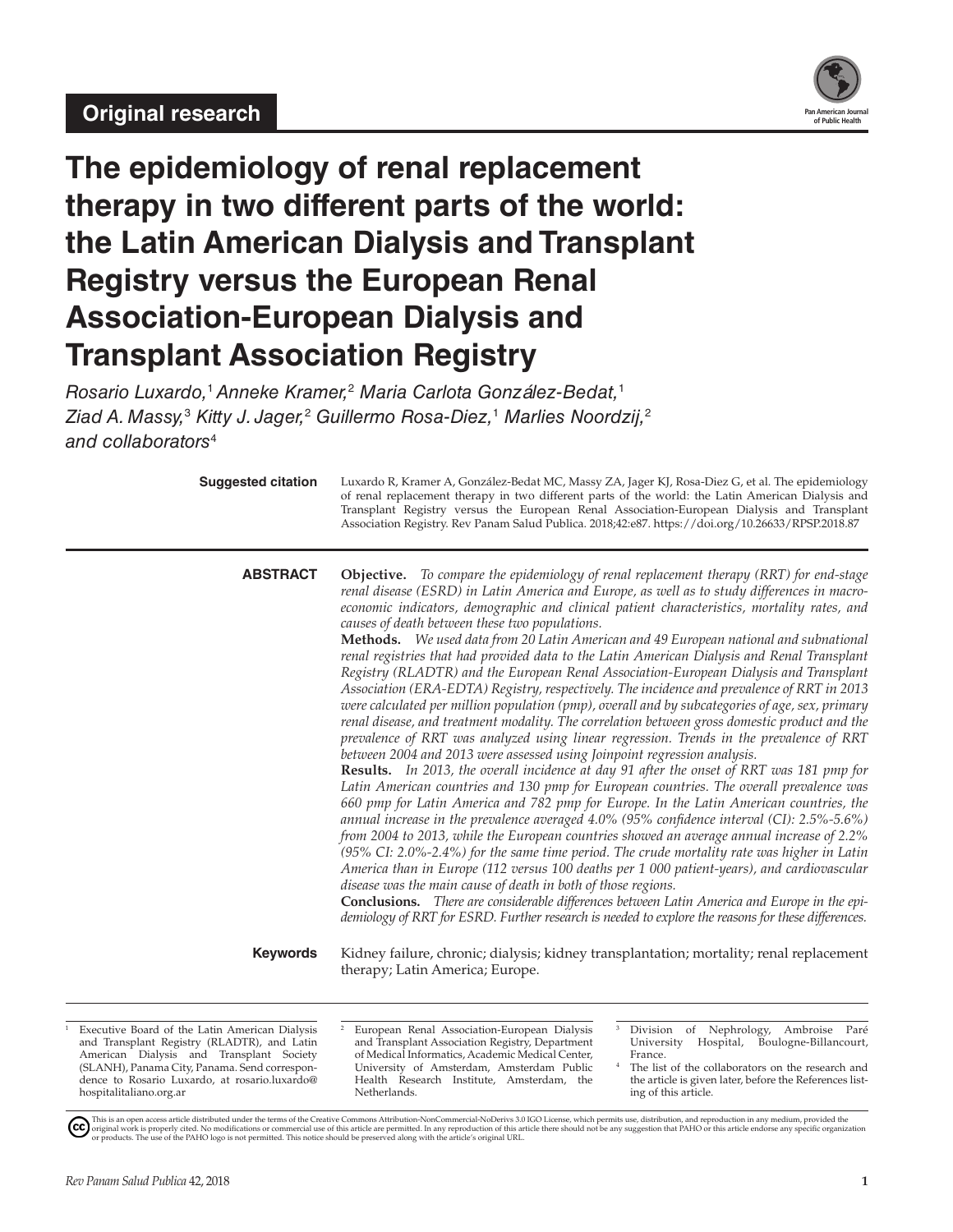The incidence and prevalence of renal replacement therapy (RRT) for end-stage renal disease (ESRD) in a country are influenced by various factors, including the distribution of the primary causes of kidney failure, the progression of chronic kidney disease (CKD), the mortality rate, resource availability, and national wealth (1–5). In Latin America, the Latin American Dialysis and Renal Transplant Registry (RLADTR) has since 1991 collected data annually on patients receiving RRT, via national and subnational registries. The European Renal Association-European Dialysis and Transplant Association (ERA-EDTA) Registry has collected these data since 1964 in Europe. Latin America and Europe have different social and cultural conditions, health and health care policies, and economic situations (6, 7). Comparing epidemiological data from these two international RRT registries allows us to determine differences and similarities that will help us understand the burden of this disease in these two parts of the world, and that could form a basis for future collaborative international studies. To the best of our knowledge, this is the first study to investigate differences in the epidemiology of RRT between Latin America and Europe.

The aim of this study was therefore to compare the incidence and prevalence of RRT for ESRD in Latin America and Europe. In addition, we looked at differences in macroeconomic indicators, demographic and clinical patient characteristics, RRT modalities, and causes of death between these two populations.

# **SUBJECTS AND METHODS**

# **General population data**

National macroeconomic data, life expectancy, and educational level corresponding to the year 2013 were collected from the World Bank DataBank (8) and from the World Health Organization (WHO) (9). The following indicators were collected for each country: life expectancy at age 65 years (the number of years an individual aged 65 years would be expected to live), gross domestic product (GDP) per capita based on purchasing power parity (PPP) expressed in US dollars, prevalence of diabetes mellitus and hypertension in the general population,

public health expenditure as a percentage of GDP expressed in US dollars (percentage of GDP spent on public health care), and net enrollment rate for secondary school (total number of students in the theoretical age group for secondary education enrolled at that level) expressed as a percentage of the total population in that age group.

# **Latin American Dialysis and Renal Transplant Registry**

The RLADTR collected data on incident and prevalent patients undergoing RRT in 2013 through an annual survey, which was completed by 20 national or subnational renal registries in Latin America. While 12 of these renal registries collected individual patient data, the dataset provided to RLADTR consisted of aggregated data for each of the countries. The data used for this article were made available by the RLADTR Registry Committee. Data on kidney transplantation were collected in collaboration with the Latin American and Caribbean Transplant Society (STALYC) (10).

# **European Renal Association-European Dialysis and Transplant Association Registry**

In 2015, the ERA-EDTA Registry received the 2013 data from 49 national and subnational renal registries in 34 countries in Europe or bordering the Mediterranean Sea (e.g., Israel, Tunisia). Datasets comprising individual patient data were received from 31 national or subnational renal registries in 17 countries, whereas 18 national renal registries contributed data in an aggregated form (11). Midyear population data for the contributing countries and country subregions were derived from Eurostat (12), the respective national bureau of statistics, or the respective national or subnational renal registry.

# **Definitions and calculations**

The incidence of RRT was defined as the number of patients starting RRT in one year (2013). and the prevalence of RRT was expressed as the number of patients alive and receiving RRT on 31 December 2013. Incidence and prevalence per million population (pmp) and per

million age-related population (pmarp) were calculated by dividing the observed count by the midyear population.

For both international registries, the incidence and prevalence of RRT were calculated overall and by subcategories of age ( $\lt 65$  and  $\ge 65$  years), sex, primary renal disease, and treatment modality. The different treatment modalities considered were hemodialysis (defined as in-center hemodialysis, home hemodialysis, hemofiltration, and hemodiafiltration), peritoneal dialysis (defined as continuous ambulatory or automated and intermittent ambulatory or automated) and kidney transplantation (defined as kidney transplanted from a related or unrelated living donor, deceased donor, or an unknown type of donor) (11).

There were subtle differences in the coding systems used for primary renal diseases and causes of death between the two registries. To be able to compare the data from the two registries, we regrouped the primary renal diseases into the following five categories: glomerulonephritis, diabetes mellitus, hypertension/renal vascular disease, other, and unknown ([Supplementary Table S1\)](https://www.paho.org/journal/index.php?option=com_docman&view=download&slug=87-17-746-luxardo-supplementary-material-edit-finalbb&Itemid=). The causes of death were regrouped into the following seven categories: cardiovascular, cerebrovascular, infection, malignancy, suicide/treatment refusal/ treatment withdrawal, miscellaneous, and unknown ([Supplementary Table S2\)](https://www.paho.org/journal/index.php?option=com_docman&view=download&slug=87-17-746-luxardo-supplementary-material-edit-finalbb&Itemid=). The category of cardiovascular causes included myocardial ischemia and infarction, heart failure, and cardiac arrest. An overview of the availability of data for each country is provided in [Sup](https://www.paho.org/journal/index.php?option=com_docman&view=download&slug=87-17-746-luxardo-supplementary-material-edit-finalbb&Itemid=)[plementary Table S3.](https://www.paho.org/journal/index.php?option=com_docman&view=download&slug=87-17-746-luxardo-supplementary-material-edit-finalbb&Itemid=) Data for the whole of Spain was used when available, but otherwise the analyses included data from the separate regions in Spain. For both of the international registries, data on treatment modality was recorded on day 91 after the onset of RRT.

# **Statistical analysis**

Linear regression models were used to explore the correlation between the GDP and the prevalence of RRT in the countries in Europe and Latin America.

For those countries that had data available on the prevalence of RRT for the period from 2004 to 2013 ([Supplementary](https://www.paho.org/journal/index.php?option=com_docman&view=download&slug=87-17-746-luxardo-supplementary-material-edit-finalbb&Itemid=) [Table S3\)](https://www.paho.org/journal/index.php?option=com_docman&view=download&slug=87-17-746-luxardo-supplementary-material-edit-finalbb&Itemid=), we examined trends over time in the prevalence, using Joinpoint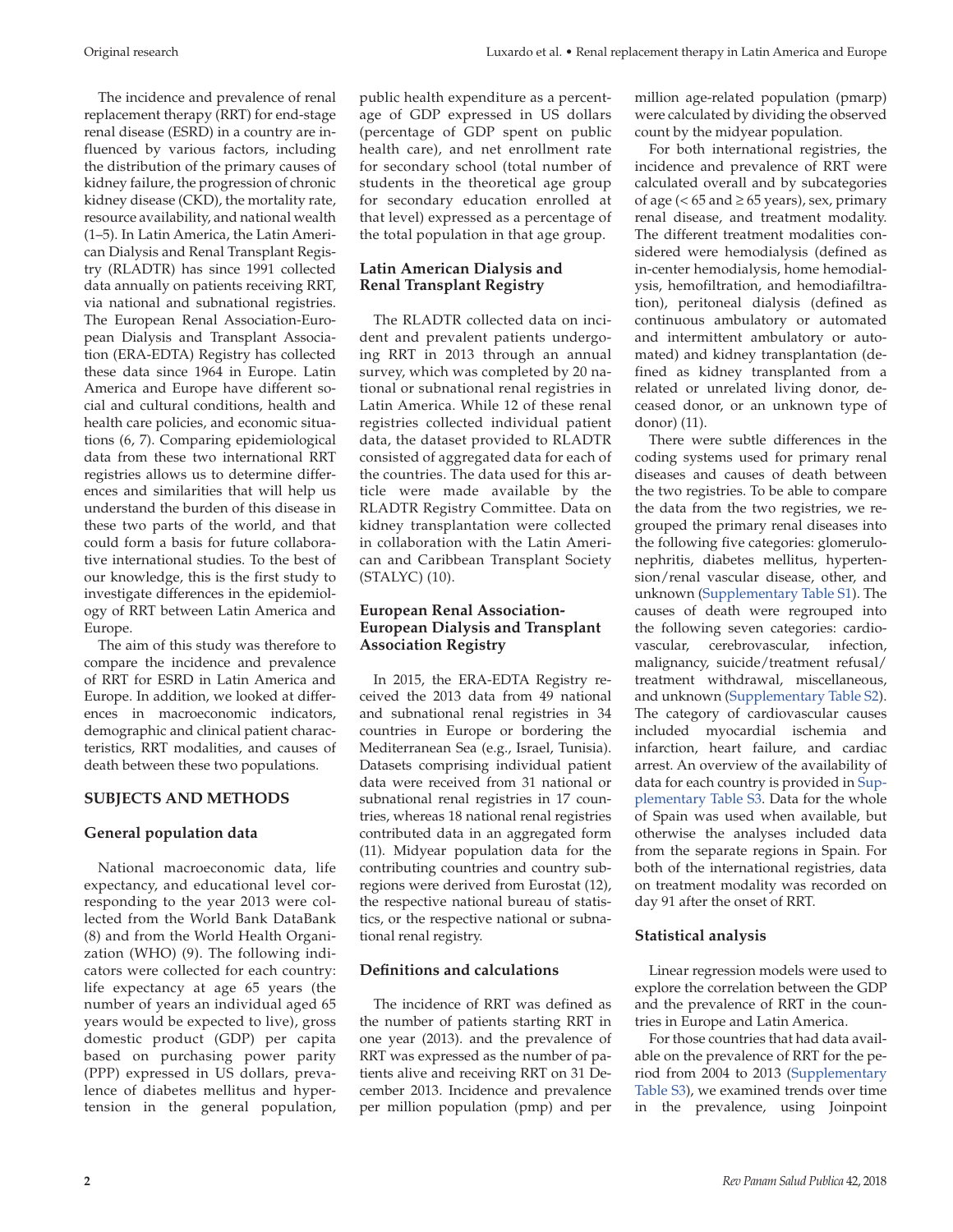regression analysis. These analyses were based on Poisson regression and were performed using the Joinpoint 4.0.4 software (13). The trends over time are presented as annual percentage change (APC) with 95% confidence interval (CI). Causes of death were analyzed for those countries reporting less than 50% of the causes missing or unknown.

With the exception of the Joinpoint regression analysis, the statistical analyses were performed using SPSS version 21 software (IBM Corporation, Armonk, New York, United States of America).

#### **RESULTS**

#### **General population data**

The data from 20 countries/subregions in Latin America covered 80% of the Latin American general population, while the 49 countries/subregions in Europe represented 79% of the European general population. The median life expectancy at the age of 65 years was 9 years for the Latin American countries and 14 years for the European countries. The GDP per capita was twice as high in the European countries as in the Latin American countries. The prevalence of diabetes mellitus in the general population was lower in Europe than in Latin America, whereas the prevalence of hypertension was higher in Europe (Table 1).

#### **Incidence**

In 2013, a total number of 145 678 patients started RRT for ESRD in the two international registries combined. The overall incidence at day 91 was 181 pmp for Latin America and 130 pmp for Europe. Figure 1 shows that the highest incidence rates were reported by two registries in Latin America, Jalisco (Mexico) and Panama, with 479 pmp and 474 pmp, respectively. Paraguay and Montenegro reported the lowest incidence rates, with less than 25 pmp each. In both Latin America and Europe, the majority of patients were male, 55% (71.7 pmp) and 62% (79.3 pmp), respectively. Of the incident patients in Latin America, 38.3% (695.3 pmarp) were aged over 65 years, and in Europe 56.2% (467.5 pmarp) were aged over 65 years. Nicaragua (112.7 pmarp) and Paraguay (168.4 pmarp) were the countries with

**TABLE 1. Characteristics of the Latin American Dialysis and Transplant Registry (RLADTR) and the European Renal Association-European Dialysis and Transplant Association (ERA-EDTA) registry, as well as of the general population and the macroeconomic situation in the countries of Latin America and Europe covered by those two registries**

| Indicator                                                                         | Latin America                | Europe                       |
|-----------------------------------------------------------------------------------|------------------------------|------------------------------|
| Registry countries/subregions with individual data (no.)                          | 0                            | 17 <sup>a</sup>              |
| Registry countries/subregions with aggregated data (no.)                          | 20                           | 18                           |
| General population covered by registry (percent)                                  | 80%                          | 79%                          |
| Life expectancy at 65 years <sup>b</sup> ; median $(IQR)^c$ (years)               | $9(9-12)$                    | 14 (10-16)                   |
| Prevalence of diabetes mellitus in general population <sup>d</sup> (percent)      | 8.6%                         | 5.6%                         |
| Prevalence of hypertension in general population <sup>d</sup> (percent)           | 21.8%                        | 24.0%                        |
| GDP <sup>e</sup> per capita, PPP, <sup>t</sup> in US\$, <sup>b</sup> median (IQR) | 12 5 20<br>(8 197 to 19 354) | 26 200<br>(18 977 to 38 166) |
| Health expenditure, public, <sup>b</sup> percent of GDP                           | 4.5%                         | 6%                           |

Net enrollment rate for secondary school, both sexes $^{\rm b}$  (percent)  $74\%$  74% 92%

**Source:** Prepared by the authors, using study data.

a For ERA-EDTA, individual patient data were received from 31 national and subnational registries in 17 countries [\(Supplementary Table S3](https://www.paho.org/journal/index.php?option=com_docman&view=download&slug=87-17-746-luxardo-supplementary-material-edit-finalbb&Itemid=)).

**b** Data from the World Bank, corresponding to 2013.

 $c$  IQR = interquartile range.

d Data from the World Health Organization.

e GDP = gross domestic product.

f PPP = purchasing power parity.

the lowest incidence rates among patients older than 65 years, whereas Dutch- and French-speaking Belgium (612 and 628 pmarp, respectively) and Greece (641 pmarp) reported the highest incidence in this age group.

Both the unadjusted incidence of patients receiving dialysis and the incidence of kidney transplantation were higher in Latin America than in Europe (Figure 1). The highest transplant rates at day 91 of RRT were found in Jalisco (Mexico) (58 pmp), Uruguay (32 pmp), and Argentina (30 pmp).

Figure 2 shows the incidence by the primary renal disease (PRD). Diabetes mellitus had the highest incidence rate in both regions, but the incidence rate was almost twice as high in Latin America as in Europe (42 pmp versus 26 pmp). The incidence of other primary renal diseases was similar for Latin America and Europe.

#### **Prevalence**

On 31 December 2013, a total of 799 296 patients with ESRD were receiving RRT in all registries reporting to RLADTR and the ERA-EDTA Registry, corresponding to an unadjusted prevalence of 660 pmp for Latin America and of 782 pmp for Europe ([Supple](https://www.paho.org/journal/index.php?option=com_docman&view=download&slug=87-17-746-luxardo-supplementary-material-edit-finalbb&Itemid=)[mentary Table S4\)](https://www.paho.org/journal/index.php?option=com_docman&view=download&slug=87-17-746-luxardo-supplementary-material-edit-finalbb&Itemid=). The prevalence was highest in Puerto Rico and Portugal

(1 847 and 1 749 pmp, respectively), while the lowest prevalence was found in Paraguay and Ukraine (less than 200 pmp each). Males accounted for 57% of the prevalent RRT patients in Latin America (287 pmp) and 60% in Europe (667 pmp).

In the Latin American countries, hemodialysis was the most common treatment modality (66%, 436 pmp), whereas 10% (67 pmp) were treated with peritoneal dialysis, and 24% (157 pmp) had a functioning kidney transplant. In the European countries, most patients were treated with hemodialysis (58%, 456 pmp) or had a functioning transplant (36%, 281 pmp). The five countries and subregions with the highest prevalence of peritoneal dialysis all belong to Latin America, with Jalisco (Mexico) (487 pmp) in the lead.

The prevalence of diabetes mellitus as a primary cause of ESRD was higher in Latin American countries (147 pmp) than in European countries (114 pmp) (data not shown). Puerto Rico reported the highest prevalence (644 pmp) of diabetes mellitus as a primary renal disease and Ukraine the lowest prevalence (21 pmp).

As is shown in Figure 3, we found a positive correlation between GDP per capita (in terms of PPP in US\$) and the prevalence of RRT in 2013, with a higher prevalence of RRT in countries with a larger GDP. In Latin America, the RRT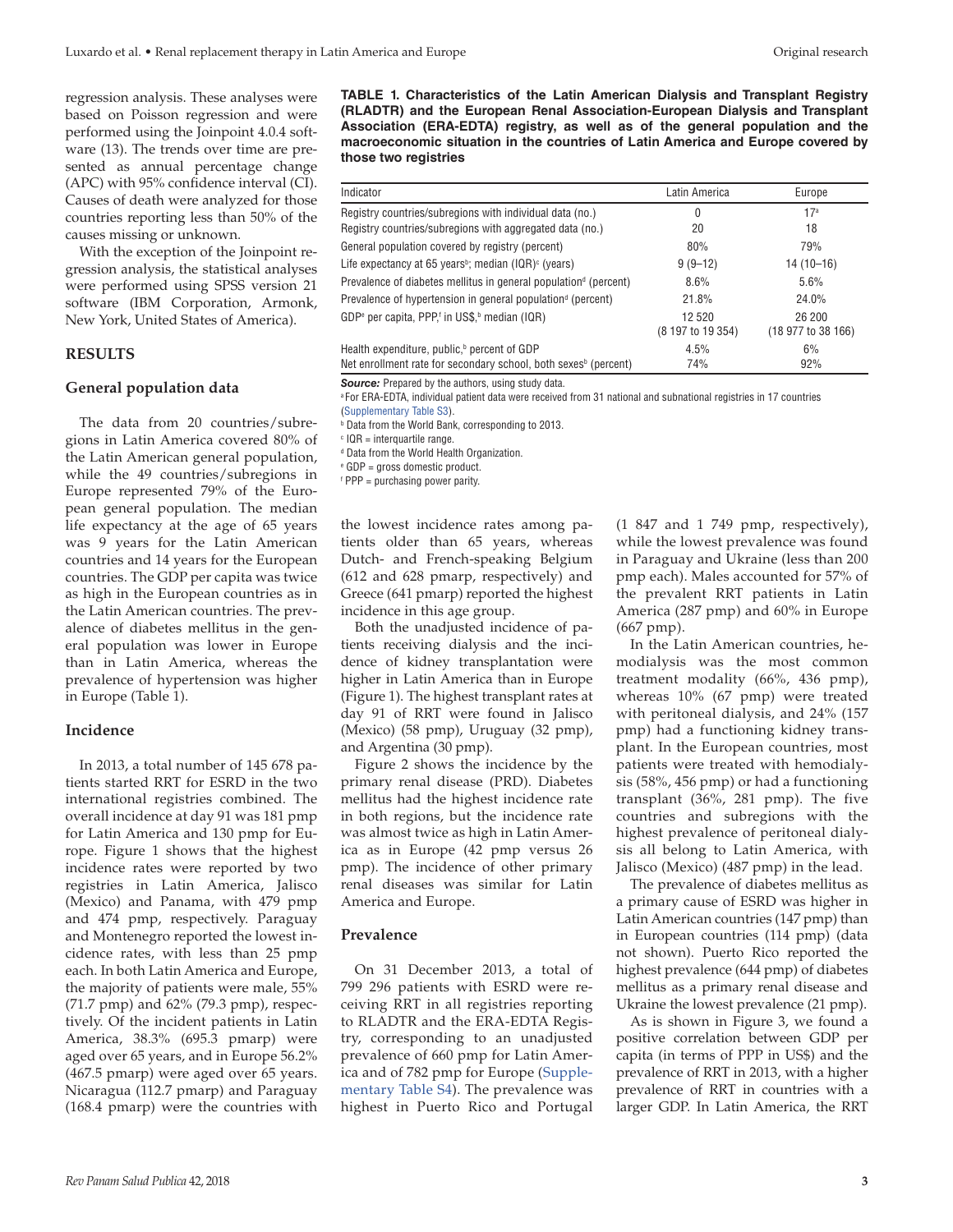# **FIGURE 1. Unadjusted incidence rates per million population (pmp) of patients under renal replacement therapy, by treatment modality at day 91 in Latin America (A) and Europe (B)**



**Source:** Prepared by authors, using study data.

prevalence increased by 43 pmp for every US\$ 1 000 increase in GDP per capita (95% confidence interval (CI): 28–59). Within Europe, this association was weaker; for each standard deviation increase in GDP per capita, the RRT prevalence increased by 8 pmp (95% CI: 1.0–16).

# **Trends in prevalence over time**

We observed a consistent growth in the prevalence of RRT over the 10-year time frame (Figure 4). In the Latin American countries, the annual increase in the prevalence averaged 4.0% (95% CI: 2.5%- 5.6%) from 2004 to 2013, while the European countries showed an average annual increase of 2.2% (95% CI: 2.0%- 2.4%) for the same time period.

#### **Mortality rate and causes of death**

In 2013, the mortality rate was 112 deaths per 1 000 patient-years in Latin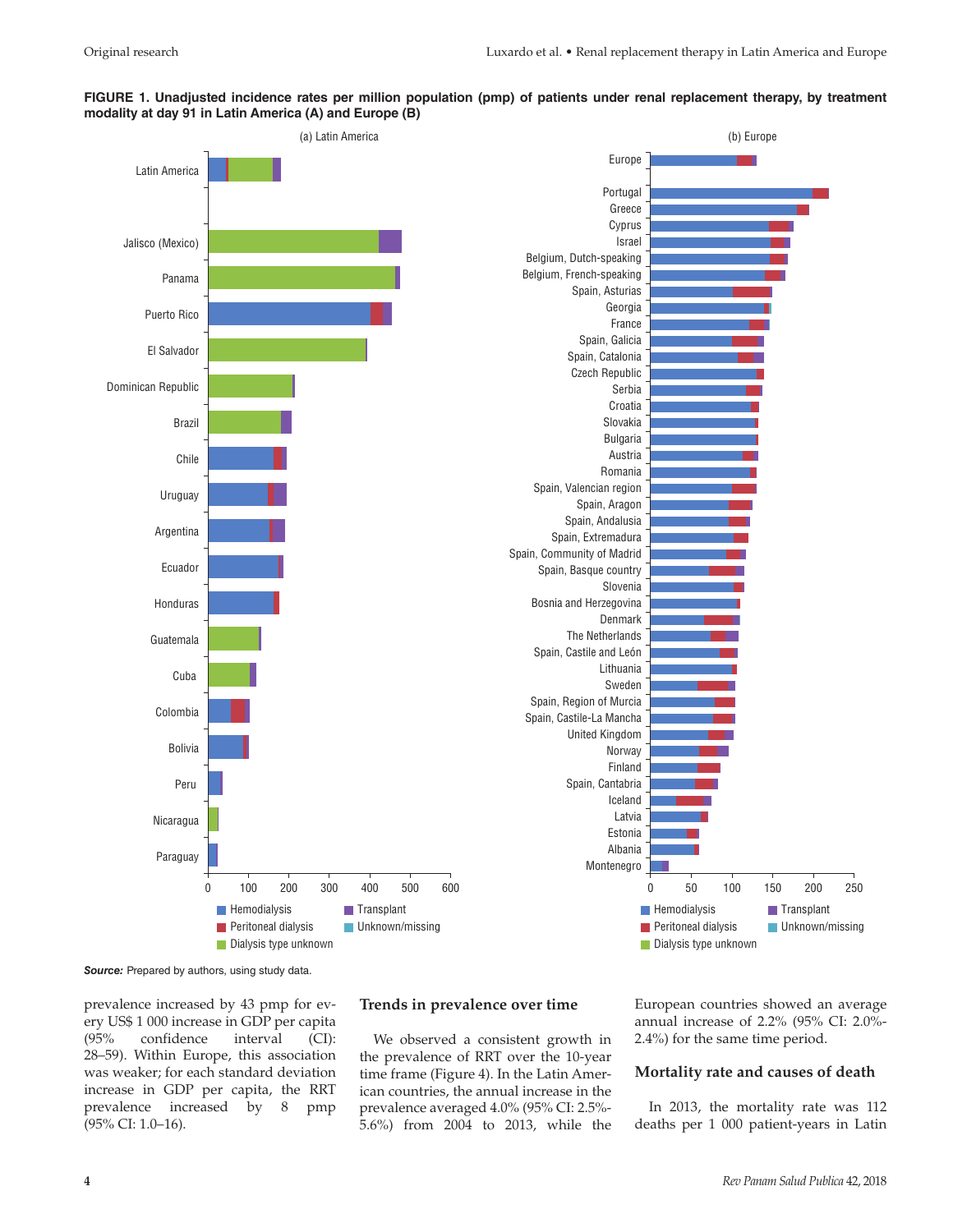



**Source:** Prepared by the authors, using study data.

America and 100 deaths per 1 000 patient-years in Europe. Cardiovascular disease was the leading cause of death in both regions, representing 35% of the deaths in Latin America and 30% of the deaths in Europe, followed by infectious diseases and unknown causes (Figure 5).

### **DISCUSSION**

Our results show that there are profound differences in the incidence and prevalence of RRT for ESRD between Latin America and Europe. We found a higher overall incidence of RRT in Latin America than in Europe. Although the

subregion and the territories with the highest incidence (Jalisco (Mexico), Panama, and Puerto Rico) have not yet extended their health insurance coverage to 100% of the population, they do have programs for timely detection and treatment of CKD. However, there is no data available on important variables, such as age at the onset of RRT, primary renal disease, and mortality. This lack of data makes it difficult to explain the extremely high incidence rates in these particular territories/subregions. While a high prevalence of CKD stage 4 could potentially explain this finding, only a few countries in both the regions have

data available on the stages of CKD before reaching ESRD. Colombia and Chile reported a prevalence of 1.0% and 0.3%, respectively, for CKD stage 4 (14– 15). Moreover, investigators from Brazil recently published results from the ELSA cohort, including a prevalence of 4.8% for CKD stages 3, 4, and 5 combined in their country (16). Similarly, various European countries (Italy, Norway, Spain, Switzerland, and Turkey) reported a prevalence below 1% for CKD stage 4 (17–21). In order to perform reliable comparisons of the prevalence of CKD stage 4, more detailed data from a greater number of countries is needed.

In contrast, the incidence of RRT in patients above the age of 65 years is lower in Latin America than in Europe; the lower overall life expectancy in Latin America may play an important role in this difference. In addition, not all patients in Latin America may have access to dialysis treatment, while European nephrologists might be increasingly willing to start RRT in older patients. This means that the reported incidence of RRT may be an underestimation of the incidence of ESRD in Latin America, increasing the difference with Europe even further.

Kidney transplantation is more common in Europe, although this treatment modality is feasible and available in all Latin American countries. Nevertheless, hemodialysis is by far the most common RRT modality in Latin America. The difference between the two regions could be partly explained by a potential underestimation of patients with a functioning allograft in Latin America (10), due to underreporting of transplant procedures and/or the prevalence of functioning grafts.

In both regions, diabetes mellitus is the most common primary renal disease. However, the incidence of diabetes mellitus as a cause of ESRD in Latin America is almost twice as high as the incidence in Europe, probably because diabetes is more prevalent within the general population in Latin America. Furthermore, obesity is more prevalent in Latin America (9), which could lead to a higher incidence of diabetes. Conversely, in Latin America, the incidence of glomerulonephritis as a cause of renal failure is lower than in Europe. Glomerulonephritis may be underdiagnosed in the Latin American countries due to

a For Europe, the figures are based on data from all countries/subregions except for the Czech Republic. For Latin America, the figures are based on data from Argentina, Bolivia, Ecuador, Guatemala, Paraguay, Peru, and Uruguay [\(Supplementary Table S3](https://www.paho.org/journal/index.php?option=com_docman&view=download&slug=87-17-746-luxardo-supplementary-material-edit-finalbb&Itemid=)).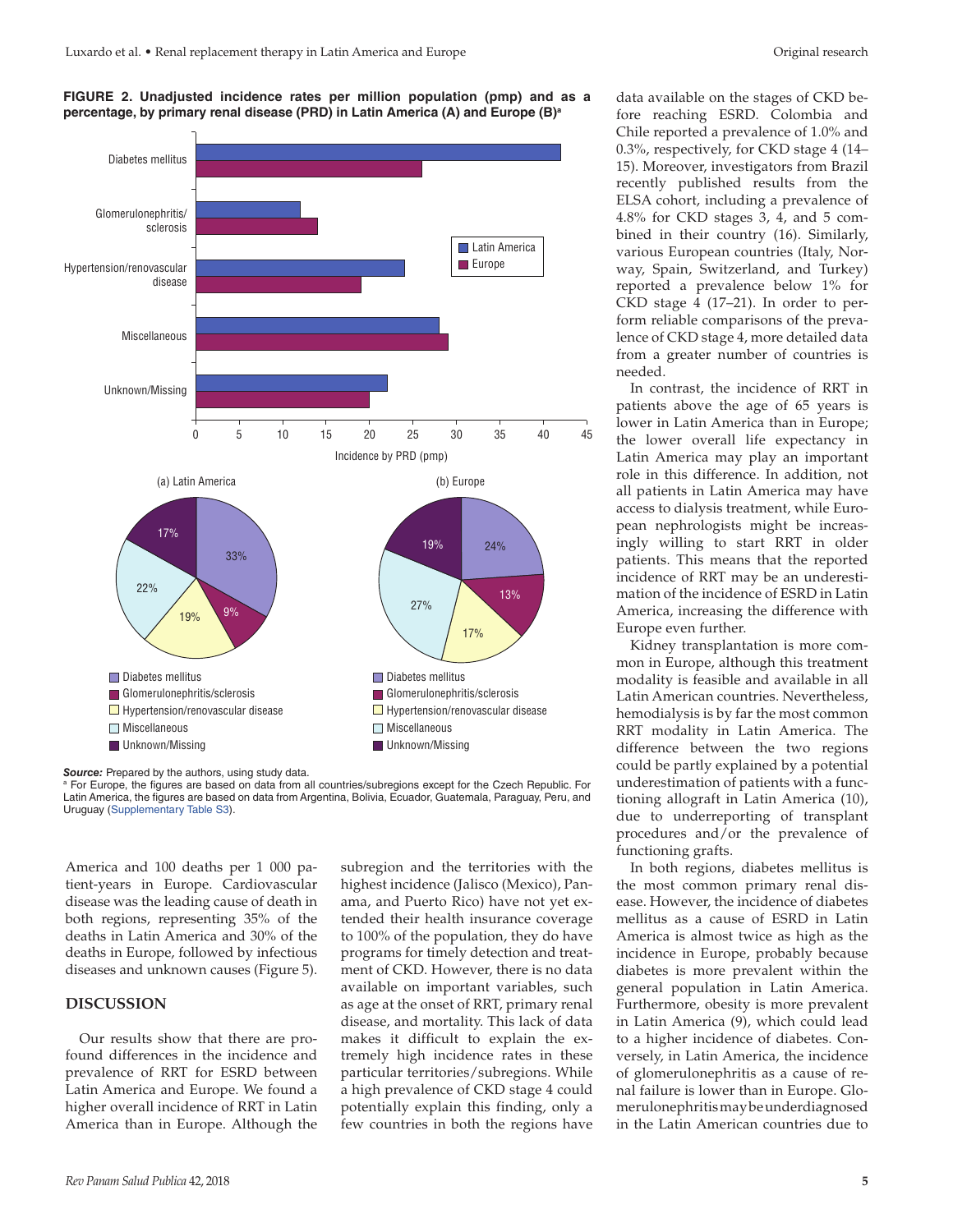



#### Source: Prepared by the authors, using study data.

a The weighted regression line in this bubble plot displays the univariate association between gross domestic product (GDP) per capita (based on purchasing power parity (PPP) expressed in US dollars) and the RRT prevalence. The size of marker denotes the size of the general population under study. The country abbreviations used are: AL, Albania; AR, Argentina; AT, Austria; BA, Bosnia and Herzegovina; BE, Belgium; BG, Bulgaria; BO, Bolivia; BR, Brazil; CH, Switzerland; CL, Chile; CO, Colombia; CR, Costa Rica; CU, Cuba; CZ, Czech Republic; DK, Denmark; DO, Dominican Republic; EC, Ecuador; EE, Estonia; ES, Spain (18 of 19 regions); FI, Finland; FR, France; GE, Georgia; GR, Greece; GT, Guatemala; HN, Honduras; HR, Croatia; IL, Israel; IS, Iceland; LT, Lithuania; LV, Latvia; ME, Montenegro; NI, Nicaragua; NL, the Netherlands; NO, Norway; PA, Panama; PE, Peru; PL, Poland; PR, Puerto Rico; PT, Portugal; PY, Paraguay; RO, Romania; RS, Serbia; RU, Russia; SE, Sweden; SI, Slovenia; SK, Slovakia; SV, El Salvador; TR, Turkey; UA, Ukraine; UK, United Kingdom; UY, Uruguay; VE, Venezuela.



**FIGURE 4. Trends in the prevalence of renal replacement therapy (RRT) per million population (pmp) in Europe and Latin America between 2004 and 2013a**

**Source:** Prepared by authors, using study data.

<sup>a</sup> Only data from registries that provided prevalence data from 2004 to 2013 were included ([Supplementary](https://www.paho.org/journal/index.php?option=com_docman&view=download&slug=87-17-746-luxardo-supplementary-material-edit-finalbb&Itemid=) [Table S3](https://www.paho.org/journal/index.php?option=com_docman&view=download&slug=87-17-746-luxardo-supplementary-material-edit-finalbb&Itemid=)).

late referral to nephrologists, which in turn limits the possibility of performing a kidney biopsy (10). The proportion of patients with an unknown primary renal disease was higher in Latin America than in Europe. A lower frequency of kidney biopsy and the introduction of a new entity called Mesoamerican nephropathy might play a role. This disease

predominantly affects young male agricultural workers from communities along the Pacific coast, especially those working in sugarcane fields (22–25). The cause of this disorder is still unknown.

In contrast with incidence, the prevalence of RRT for ESRD is higher in the European countries. This might in part be explained by somewhat lower crude mortality rates and the decades-long tradition of kidney transplantation in Europe. The size of the difference in patient survival between the two regions could be demonstrated by performing survival analyses while adjusting for potential confounders. However, it was not possible to perform these analyses because individual patient data was unavailable for the Latin American countries and was only available for some European countries. Previous studies have shown a relationship between the prevalence of RRT for ESRD and the number of nephrologists in a country (26, 27). Although data on the number of nephrologists per country was not available, lower numbers of nephrologists in Latin American countries could contribute to the difference in prevalence.

Hemodialysis was the most prevalent treatment of first choice in the Latin American countries, whereas in European countries the most common were kidney transplantation or hemodialysis. Peritoneal dialysis, although still underutilized, has a higher prevalence in the Latin American countries than in the European countries, possibly because many patients live further away from their treatment center (26–28). For these patients, a home-based dialysis treatment is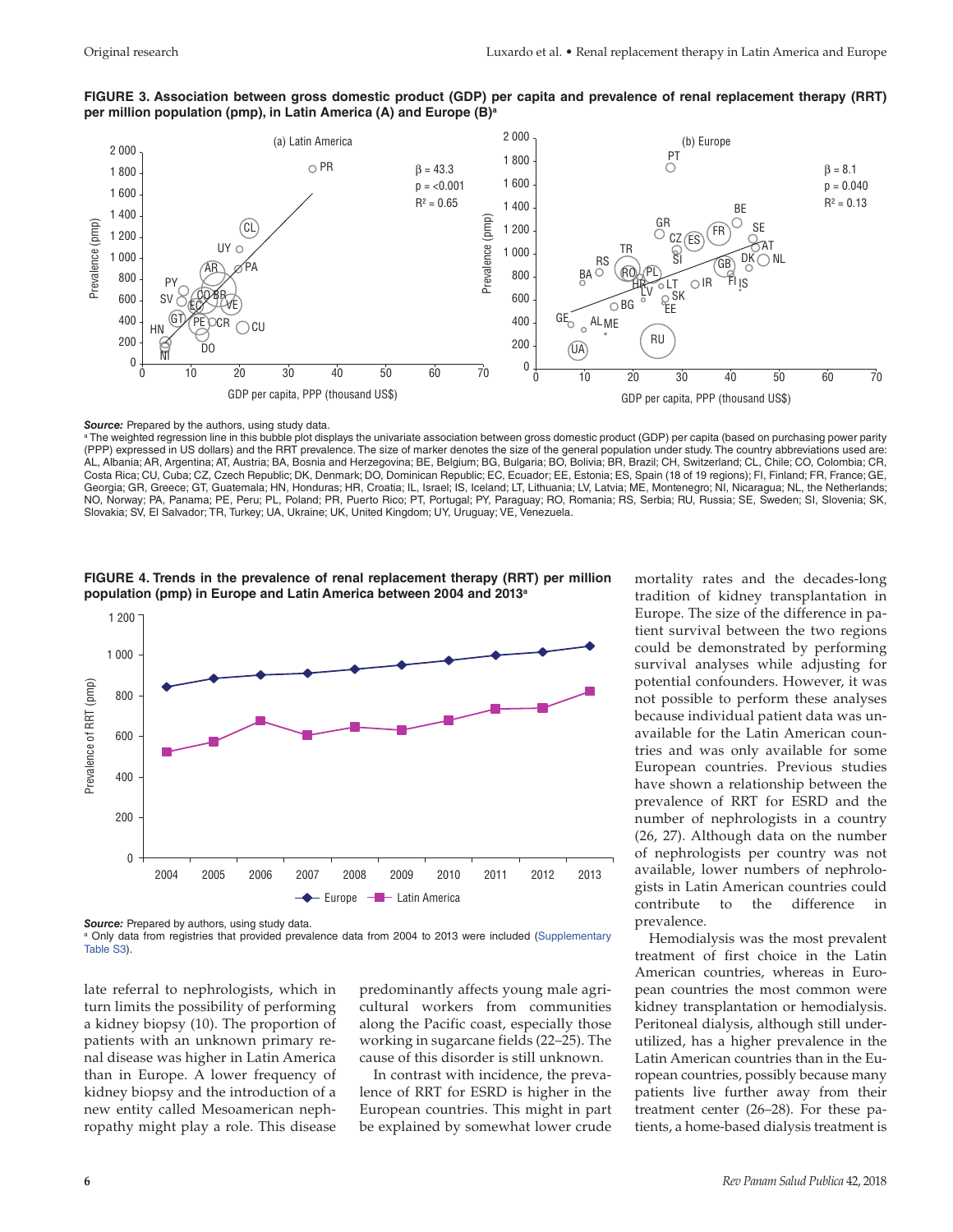### **FIGURE 5. Unadjusted mortality rate by causes of death of patients under renal replacement therapy per 1 000 patient-years and as a percentage in Latin America (A) and Europe (B)a**

(a). Latin America 35 16 13 19 <sup>7</sup> 6 5 6 16 10 9 15 13 30 ■ Cardiovascular ■ Cerebrovascular ■ Infection  $\Box$  Malignancies  $\Box$  Refuse/suicide/withdrawal  $\Box$  Miscellaneous (b) Europe Miscellaneous Refuse/suicide/ withdrawal Malignancies Infection Cardiovascular **Latin America** Europe

Mortality rate by causes of death per 1 000 patients/year

**Source:** Prepared by the authors, using study data. a The values for Latin America are based on data from Argentina, Chile, Ecuador, Guatemala, and Uruguay; for Europe, the values are based on data from Austria, Belgium, Bosnia and Herzegovina, Denmark, Finland, Greece, Iceland, the Netherlands, Norway, Romania, Scotland, Serbia, Slovenia, Spain, and Sweden [\(Supplementary Table S3](https://www.paho.org/journal/index.php?option=com_docman&view=download&slug=87-17-746-luxardo-supplementary-material-edit-finalbb&Itemid=)).

preferred. In addition, the presumed reduced need for trained medical staff, lower costs, and minimal requirement for technical support may play a role in the popularity of peritoneal dialysis in Latin America.

GDP per capita and public health expenditure as a percent of GDP are both higher in the European countries. Various reasons may account for this difference. For example, in the Latin American countries, an association remains between GDP and the availability of specialized medical care (29). An additional explanation may be the mixed model of the health care system (private and public health insurance) in many of these countries.

Cardiovascular disease is the leading cause of death in the countries included in both registries, although in Latin America the rate of mortality due to cardiovascular disease is higher (41.9 versus 29.9 per 1 000 patient-years). This is probably due to a higher prevalence of diabetes mellitus as a cause of ESRD in these patients. Also, in the Latin American countries, there is a higher prevalence of diabetes, which is associated with increased risk of cardiovascular mortality.

Finally, this study has some strengths and limitations that should be recognized. The most important strength is that this is the first study comparing the epidemiology of RRT for ESRD between

Latin America and Europe. The collaboration between two large international registries led to an extremely large number of patients who could be included in this study. However, there were also some limitations. First, not all of the national/subnational registries collect individual patient data, and in some countries part of the data was not available or was incomplete. As a consequence, adjustment for age was not possible, which hampers an unbiased comparison of the incidence, prevalence, and mortality rates between the two regions. The observed differences would probably be even larger after adjustment for age. We also had to reclassify the primary renal diseases and the causes of death. Although the differences were subtle, there is a possibility of misclassification in the categories of "others" or "miscellaneous."

### **Conclusions**

This study shows that there are considerable differences in the epidemiology of RRT for ESRD between Latin America and Europe. In 2013, the incidence of RRT was higher in Latin America, while Europe had a higher prevalence of RRT. In both Europe and Latin America, there was a positive association between GDP and the prevalence of RRT, but for Latin America a larger percentage of this increase could be explained by a rise in the GDP than was true for Europe. Finally, the mortality rates were higher in Latin America than in Europe, whereas cardiovascular disease was the most common cause of death in both regions.

Some of the results found could be explained by cultural differences, health and health care policies, and economic conditions. However, we were unable to perform a complete analysis due to the wide variation in the availability of data. For this reason, we recommend training nephrologists in the creation of renal registries in those countries that do not yet have them, and supporting members of existing renal registries in improving the quality of the data obtained.

**Acknowledgments and funding.** This paper was written by Rosario Luxardo et al. as part of the 2015–2016 ERA-EDTA/ SLANH Registries fellowship. The ERA-EDTA Registry is funded by the European Renal Association-European

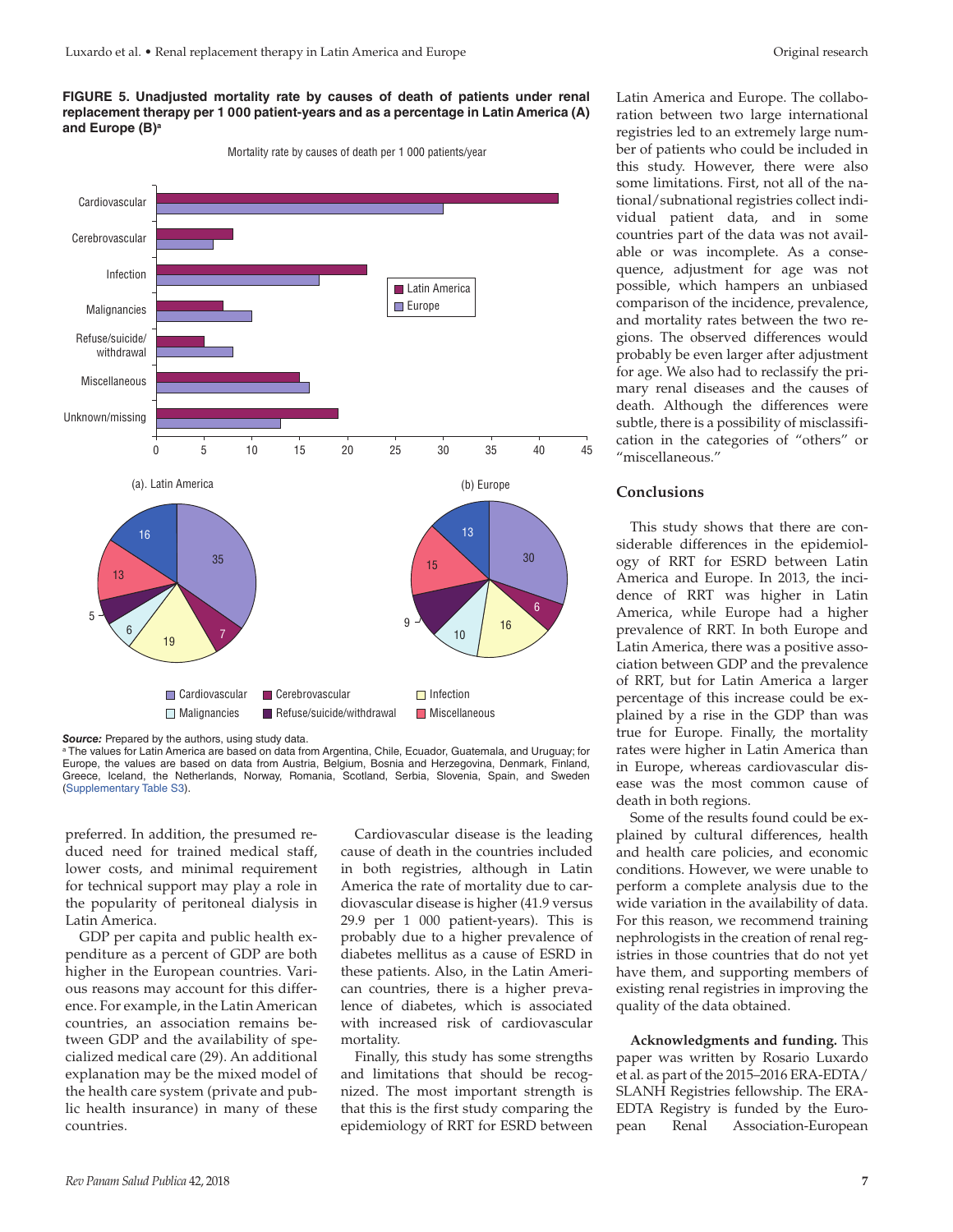Dialysis and Transplant Association (ERA-EDTA) and is an official body of the ERA-EDTA. We would like to thank the patients and staff of all the dialysis and transplant units that have contributed data via their national and subnational renal registries. In addition, we would like to thank all persons and organizations that have contributed to the work of the RLADTR and ERA-EDTA registries.

### **Conflicts of interest.** None declared.

**Disclaimer.** Authors hold sole responsibility for the views expressed in the manuscript, which may not necessarily reflect the opinion or policy of the *RPSP/ PAJPH* or PAHO.

**Article collaborators.** The persons who collaborated on this article, and their respective affiliation, are: Guillermo A. Alvarez Estevez, Sociedad Dominicana de Nefrología, República Dominicana; Patrice M. Ambühl, Swiss Dialysis Registry, Renal Division, Stadtspital Waid Zürich, Zurich, Switzerland; Anton M. Andrusev, Department of Peritoneal Dialysis, City Hospital #52, Moscow, Russian Federation; Emma Arcos Fuster, Catalan Renal Registry, Catalan Transplant Organization, Health Department, Generalitat of Catalonia, Barcelona, Spain; Federico E. Arribas Monzón, Departamento de Sanidad de Aragón, Dirección General de Asistencia Sanitaria, Zaragoza, Spain; Myftar Barbullushi, Service of Nephrology, University Hospital Center Mother Teresa, Tirana, Albania; Susana Barreto, Sociedad Paraguaya de Nefrología, Paraguay; Jadranka Buturovic-Ponikvar, Department of Nephrology, University Medical Centre Ljubljana, Slovenia; Julio Boj, Asociación Guatemalteca de Nefrología, Guatemala; Jose L. Cangiano, Sociedad de Nefrología e Hipertensión de Puerto Rico, Puerto Rico; Fergus J. Caskey, UK Renal Registry, Southmead Hospital, Bristol, United Kingdom; Pablo Castro de la Nuez, Sistema de Información de la Coordinación Autonómica de Trasplantes de Andalucía (SICATA), Andalucía, Spain; Harijs Cernevskis, Department of Internal Medicine, Riga Stradins University, Riga, Latvia; Frederic Collart, French-Belgian

End Stage Renal Disease Registry, Brussels, Belgium; Cécile Couchoud, The Renal Epidemiology and Information Network Registry, Agence de la biomédecine, Saint-Denis La Plaine, France; Susana Elgueta, Sociedad Chilena de Nefrología, Chile; Guillermo García García, Asociación Nacional de Nefrólogos de México, México; Ramón García Trabanino, Asociación Salvadoreña de Nefrología e Hipertensión, El Salvador; Liliana Garneata, Carol Davila University of Medicine and Pharmacy, Department of Internal Medicine and Nephrology, Dr. Carol Davila Teaching Hospital of Nephrology, Bucharest, Romania; Eliezer Golan, Department of Nephrology and Hypertension, Meir Medical Center, Kfar-Saba and Sackler Faculty of Medicine, Tel Aviv, Israel; Rafael A. Gomez Acevedo, Asociación Colombiana de Nefrología e Hipertensión, Colombia; Marc H. Hemmelder, Dutch Renal Registry Renine, Nefrovisie Foundation, Utrecht, the Netherlands; Agualuz Hernandez, Asociación Guatemalteca de Nefrología, Guatemala; Fabio Hernandez, Asociación Costarricense de Nefrología, Costa Rica; Kyriakos Ioannou, Nephrology Department, Apollonion Private Hospital, Nicosia, Cyprus; Mykola Kolesnyk, National Register of Chronic Kidney Disease and Acute Kidney Injury Patients, State Institute of Nephrology, National Academy of Medical Sciences of Ukraine, Kiev, Ukraine; Myrto Kostopoulou, Nephrology Department, General Hospital of Athens G. Gennimatas, Athens, Greece; Frantisek Lopot, General University Hospital, Department of Medicine, Prague - Strahov, Czech Republic; Fernando Macario, Portuguese Society of Nephrology, Nephrology Department, University Hospital of Coimbra, Coimbra, Portugal; Beatriz Mahillo-Duran, Spanish Renal Disease Patients Registry (REER), Organización Nacional de Trasplantes (ONT), Madrid, Spain; Natasa Maksimovic, Institute of Epidemiology, Faculty of Medicine, University of Belgrade, Belgrade, Serbia; Sergio Marinovich, Sociedad Argentina de Nefrología, Buenos Aires, Argentina; Orleans Mendez, Sociedad Venezolana de Nefrología, Venezuela; Pedro Orduñez,

Pan American Health Organization, Washington, D.C., United States of America; Fabian Ortiz, Sociedad Ecuatoriana de Nefrología, Ecuador; Mireya Ortiz, Sociedad Chilena de Nefrología, Chile; Runolfur Palsson, Division of Nephrology, Landspítali (National University Hospital of Iceland), Reykjavik, Iceland; Ülle Pechter, Department of Internal Medicine, Tartu University, Tartu, Estonia; Carlos Pereda, Sociedad Peruana de Nefrologia, Peru; Jorge Perez-Oliva, Sociedad Cubana de Nefrología, Cuba; Maria Pippias, European Renal Association-European Dialysis and Transplant Association Registry, Department of Medical Informatics, Academic Medical Center, University of Amsterdam, Amsterdam Public Health Research Institute, Amsterdam, the Netherlands; Hugo Poblete, Sociedad Chilena de Nefrología, Chile; Marina Ratkovic, Nephrology and Hemodialysis, Clinical Center of Montenegro, Podgorica, Montenegro; Halima Resic, Clinic for Hemodialysis, Clinical Center University of Sarajevo, Sarajevo, Bosnia and Herzegovina; Gaspar Rodriguez, Sociedad Hondureña de Nefrología, Honduras; Boleslaw Rutkowski, Polish Renal Registry, Department of Nephrology, Transplantology and Internal Medicine, Medical University, Gdansk, Poland; Carmen Santiuste de Pablos, Registro de Enfermos Renales de la Región de Murcia, Servicio de Epidemiología, Consejería de Sanidad, Instituto Murciano de Investigación Biosanitaria-Arrixaca, Murcia, Spain; Ricardo Sesso, Sociedade Brasileira de Nefrologia, São Paulo, Brasil; Nica Silva, Asociación Nacional de Nefrólogos de México, México; Viera Spustova, Slovak Medical University, Bratislava, Slovakia; Jamie Traynor, The Scottish Renal Registry, Information Services Division, Glasgow, Scotland, United Kingdom; Regulo Valdez, Asociación Panameña de Nefrología e Hipertensión, Panamá; Jose Luis Valencia, Sociedad Boliviana de Nefrología, Bolivia; Bård E Waldum-Grevbo, Department of Nephrology, Oslo University Hospital Ullevål, Oslo, Norway; Edita Ziginskiene, Lithuanian Nephrology, Dialysis and Transplantation Association, Kaunas, Lithuania.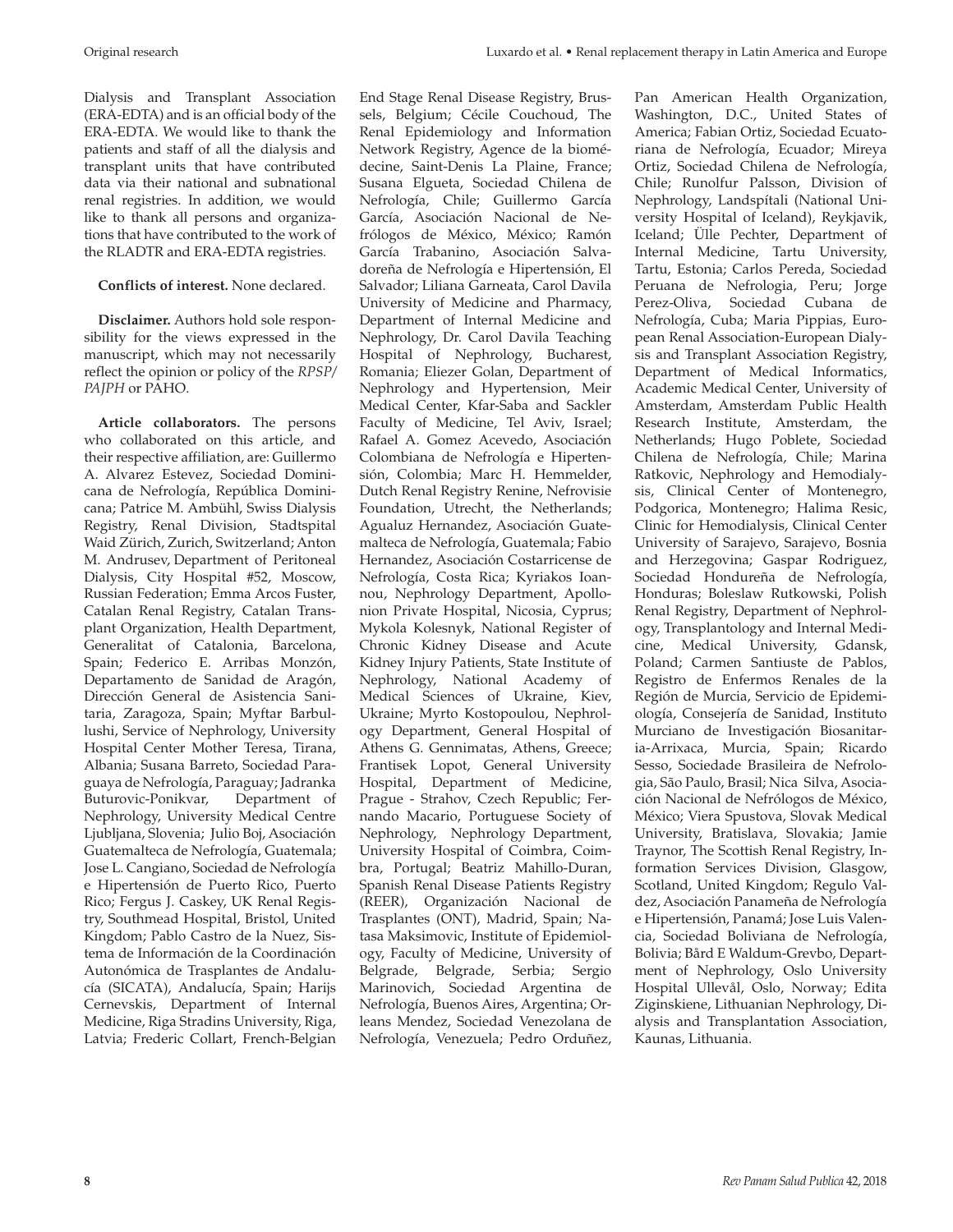# **REFERENCES**

- 1. Caskey FJ, Jager KJ. A population approach to renal replacement therapy epidemiology: lessons from the EVEREST study. Nephrol Dial Transplant. 2014; 29(8):1494–9.
- 2. Cusumano A, Garcia Garcia G, Gonzalez-Bedat M, Marinovich S, Lugon J, Poblete-Badal H, et al. Latin American Dialysis and Transplant Registry: 2008 prevalence and incidence of end-stage renal disease and correlation with socioeconomic indexes. Kidney Int Suppl. 2013;3(2):153–6.
- 3. Rosa-Diez G, Gonzalez-Bedat M, Pecoits-Filho R, Marinovich S, Fernandez S, Lugon J, et al. Renal replacement therapy in Latin American end-stage renal disease. Clin Kidney J. 2014;7(4):431–6.
- 4. Just PM, Charro FT, Tschosik EA, Noe LL, Bhattacharyya SK, Riella MC. Reimbursement and economic factors influencing dialysis modality choice around the world. Nephrol Dial Transplant. 2008(23):2365–73.
- 5. Liyanage T, Ninomiya T, Jha V, Neal B, Patrice HM, Okpechi I, et al. Worldwide access to treatment for end-stage kidney disease: a systematic review. Lancet. 2015;385:1975–82.
- 6. Boerma T, Mathers C, AbouZahr C, Chatterji S, Hogan D, Stevens G, et al. Health in 2015: from MDGs, Millennium Development Goals to SDGs, Sustainable Development Goals. Geneva: World Health Organization; 2015.
- 7. Caskey F, Kramer A, Elliott R, Stel VS, Covic A, Cusumano A, et al. Global variation in renal replacement therapy for endstage renal disease. Nephrol Dial Transplant. 2011;26:2604–10.
- 8. World Bank. DataBank. Available from: [http://databank.worldbank.org/data/](http://databank.worldbank.org/data/home.aspx) [home.aspx](http://databank.worldbank.org/data/home.aspx) Accessed on 1 April 2016.
- 9. World Health Organization. Global Health Observatory data repository. Risk factors. Available from: [http://apps.who.int/](http://apps.who.int/gho/data/node.main.A867?lang=en) [gho/data/node.main.A867?lang=en](http://apps.who.int/gho/data/node.main.A867?lang=en) Accessed on 1 April 2016.
- 10. Gonzalez-Bedat M, Rosa-Diez G, Pecoits-Filho R, Ferreiro A, Garcia-Garcia G, Cusumano A, et al. Burden of disease: prevalence and incidence of ESRD in Latin America. Clin Nephrol. 2015; 83(Suppl 1):3–6.
- 11. ERA-EDTA Registry. ERA-EDTA Registry annual report 2013. Amsterdam: Academic Medical Center, Department of Medical Informatics; 2015.
- 12. Eurostat. Eurostat. Available from [http://](http://ec.europa.eu/eurostat) [ec.europa.eu/eurostat](http://ec.europa.eu/eurostat) Accessed on 1 April 2016.
- 13. U.S. Department of Health and Human Services, National Institutes of Health, National Cancer Institute. Joinpoint trend analysis software. Version 4.0.4 - May 2013. Available from: [https://surveil](https://surveillance.cancer.gov/joinpoint/download)[lance.cancer.gov/joinpoint/download](https://surveillance.cancer.gov/joinpoint/download) Accessed on 1 April 2016.
- 14. Fondo Colombiano de Enfermedades de Alto Costo. Situación de la enfermedad renal crónica en Colombia. Bogotá: Fondo Colombiano de Enfermedades de Alto Costo; 2015.
- 15. Zuniga SMC, Muller OH, Flores OM. [Prevalence of chronic kidney disease in subjects consulting in urban primary care clinics]. Rev Med Chil. 2011;139(9): 1176–84.
- 16. Barreto SM, Ladeira RM, Duncan BB, Schmidt MI, Lopes AA, Benseñor IM, et al. Chronic kidney disease among adult participants of the ELSA-Brasil cohort: association with race and socioeconomic position. J Epidemiol Community Health. 2016;70(4):380–9.
- 17. Otero A, de Francisco A, Gayoso P, García F, EPIRCE Study Group. Prevalence of chronic renal disease in Spain: results of the EPIRCE study. Nefrologia. 2010;30(1): 78–86.
- 18. Hallan SI, Ovrehus MA, Romundstad S, Rifkin D, Langhammer A, Stevens PE, et al. Long-term trends in the prevalence of chronic kidney disease and the influence of cardiovascular risk factors in Norway. Kidney Int. 2016;90(3):665–73.
- 19. Gambaro G, Yabarek T, Graziani MS, Gemelli A, Abaterusso C, Frigo AC, et al. Prevalence of CKD in northeastern Italy: results of the INCIPE study and comparison with NHANES. Clin J Am Soc Nephrol. 2010;5(11):1946–53.
- 20. Suleymanlar G, Utas C, Arinsoy T, Ates K, Altun B, Altiparmak MR, et al. A population-based survey of Chronic REnal Disease In Turkey--the CREDIT study. Nephrol Dial Transplant. 2011;26(6):1862–71.
- 21. Ponte B, Pruijm M, Marques-Vidal P, Martin PY, Burnier M, Paccaud F, et al. Determinants and burden of chronic kidney disease in the population-based CoLaus study: a cross-sectional analysis. Nephrol Dial Transplant. 2013;28(9): 2329–39.
- 22. Correa-Rotter R, Wesseling C, Johnson RJ. CKD of unknown origin in Central America: the case for a Mesoamerican nephropathy. Am J Kidney Dis. 2014;63(3): 506–20.
- 23. Wesseling C, Crowe J, Hogstedt C, Jakobsson K, Lucas R, Wegman DH, et al. Resolving the enigma of the Mesoamerican nephropathy: a research workshop summary. Am J Kidney Dis. 2014;63(3):396–404.
- 24. Garcia-Trabanino R, Hernandez C, Rosa A, Domínguez Alonso J. [Incidence, mortality, and prevalence of endstage chronic renal disease in the Bajo Lempa region of El Salvador: a ten-year community registry]. Nefrologia. 2016;36(5):517–22.
- 25. Wesseling C, van Wendel de Joode B, Crowe J, Rittner R, Sanati NA, Hogstedt C, et al. Mesoamerican nephropathy: geographical distribution and time trends of chronic kidney disease mortality between 1970 and 2012 in Costa Rica. Occup Environ Med. 2015;72(10):714–21.
- 26. Caskey F, Stel V, Elliott R, Jager KJ, Covic A, Cusumano A, et al. The EVEREST study: an international collaboration. NDT Plus. 2010 Feb;3(1):28–36.
- 27. Sharif MU, Elsayed ME, AG S. The global nephrology workforce: emerging threats and potential solutions! Clin Kidney J. 2016;9(1):11–22.
- 28. Jain AK, Blake P, Cordy P, Garg AX. Global trends in rates of peritoneal dialysis. J Am Soc Nephrol. 2012;23:533–44.
- 29. Slade EP, Anderson GF. The relationship between per capita income and diffusion of medical technologies. Health Policy. 2011;58(1):1–14.

Manuscript received on 22 November 2017. Revised version accepted for publication on 9 April 2018.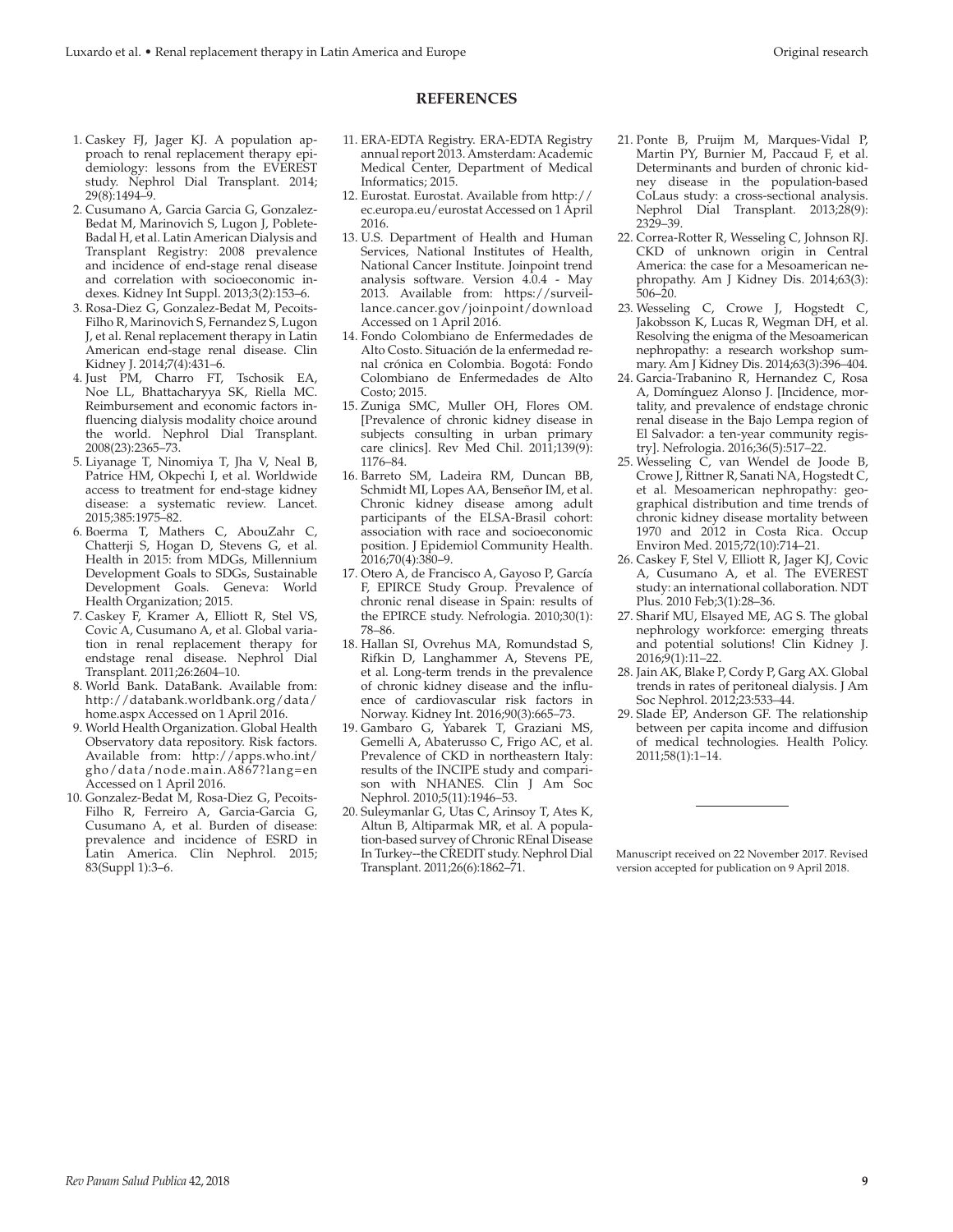**Datos epidemiológicos del tratamiento sustitutivo de la función renal en dos partes del mundo: el Registro Latinoamericano de Diálisis y Trasplante Renal frente al Registro de la Asociación Europea de Nefrología y Asociación Europea de Diálisis y trasplante**

**RESUMEN** *Objetivo.* Comparar los datos epidemiológicos del tratamiento sustitutivo de la función renal (TSFR) para la nefropatía terminal en América Latina y Europa, así como estudiar las diferencias en cuanto a indicadores macroeconómicos, características demográficas y clínicas de los pacientes, tasas de mortalidad y causas de defunción entre estas dos poblaciones.

> *Métodos.* Utilizamos los datos de 20 registros renales latinoamericanos y 49 europeos, a nivel nacional y subnacional, que le habían proporcionado datos al Registro Latinoamericano de Diálisis y Trasplante Renal (RLADTR) y al Registro de la Asociación Europea Renal–Asociación Europea de Diálisis y Trasplantes (ERA-EDTA, por su sigla en inglés), respectivamente. Se calculó la incidencia y la prevalencia del TSFR en el 2013 por millón de habitantes, en total y por subcategoría (edad, sexo, nefropatía primaria y modalidad de tratamiento). Se analizó la correlación entre el producto interno bruto y la prevalencia de TSFR mediante regresión lineal. Se evaluaron las tendencias en la prevalencia de TSFR entre el 2004 y el 2013 mediante un análisis de regresiones lineales segmentadas.

> *Resultados.* En el 2013, la incidencia general al día 91 después de iniciar el tratamiento sustitutivo de la función renal era de 181 por millón de habitantes en los países latinoamericanos y de 130 en los países europeos. La prevalencia general era de 660 por millón de habitantes para América Latina y de 782 para Europa. En los países latinoamericanos, el aumento anual promedio de la prevalencia fue de 4,0% (intervalo de confianza de 95% [IC]: 2,5%-5,6%) entre el 2004 y el 2013, mientras que los países europeos registraron un aumento anual promedio de 2,2% (IC de 95%: 2,0%-2,4%) durante el mismo período. La tasa bruta de mortalidad fue mayor en América Latina que en Europa (112 defunciones por 1 000 años-paciente, en comparación con 100 defunciones), y las enfermedades cardiovasculares fueron la principal causa de muerte en ambas regiones.

> *Conclusiones.* Hay considerables diferencias entre América Latina y Europa en cuanto a los datos epidemiológicos del tratamiento sustitutivo de la función renal para la nefropatía terminal. Es necesario hacer más investigaciones para explorar las razones de tales diferencias.

Palabras clave Fallo renal crónico; diálisis; trasplante de riñón; mortalidad; terapia de reemplazo renal; América Latina; Europa (continente).